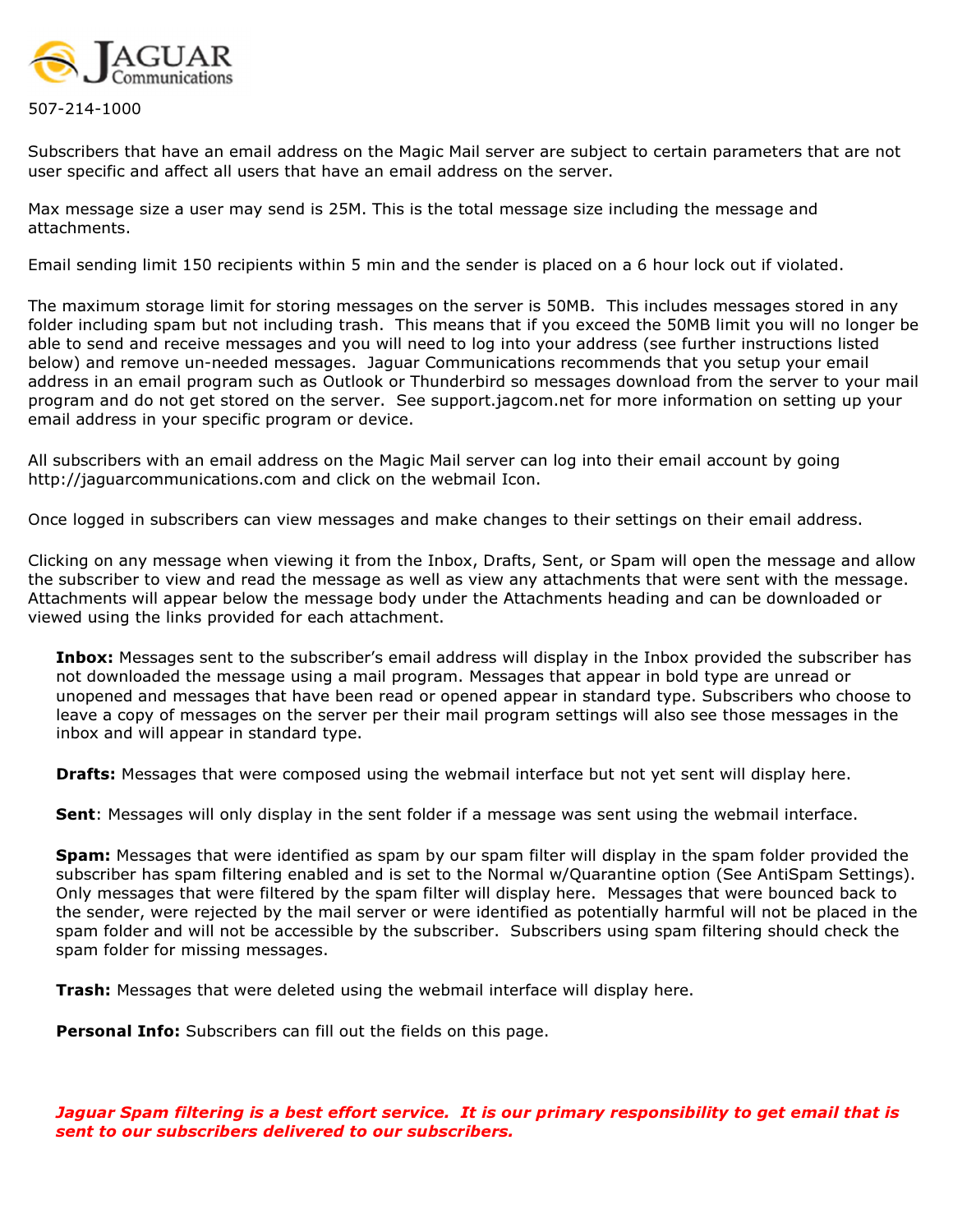AntiSpam Settings: Subscribers may change their preferences for how spam is handled for their email address. Subscribers who want to use spam filtering to reduce the amount of spam that is delivered to their inbox may choose to Enable the spam filtering and set the filtering level. Spam filtering must be set to Enabled in order for a filtering level to be used. Email address default settings have spam filtering enabled and set to Normal w/Quarantine. Setting AntiSpam to disabled will not filter any messages and will not allow the use of white lists or black lists. Messages that were bounced back to the sender, were rejected by the mail server or were identified as potentially harmful are not affected by enabling or disabling AntiSpam.

**Filtering level Normal:** This will filter most spam but not quarantine any messages identified as spam in the spam folder for later viewing. This filtering level will also allow the use of black list and white list filtering. See instructions below.

Filtering level Normal w/Quarantine: This will filter most spam and quarantine messages identified as spam in the spam folder for later viewing. Messages quarantined to the spam folder will only be available for viewing 10 days after it was received. Any messages older than 10 days will be automatically deleted from the server. This filtering level will also allow the use of black list and white list filtering. See instructions below.

Filtering level Strict: This will filter more spam than the Normal or the Normal w/Quarantine level but will also increase the chances of legitimate email being identified as spam. This filtering level will not quarantine messages identified as spam for later viewing. This filtering level will also allow the use of black list and white list filtering. See instructions below.

Filtering Level Customize Rules: This filtering level is not recommended for use by subscribers.

**Edit Spam Lists:** This feature will allow subscribers to create a white list or black list. A black list is a list of entries that will cause messages matching the blacklist entry not be delivered to the inbox or quarantined as spam. A white list is a list that will cause messages matching the white list entry to be automatically accepted and delivered to the subscriber's inbox. This will only affect messages that reach our server and make it to the filter. Messages that were bounced back to the sender, were rejected by the mail server or were identified as potentially harmful are not affected by a white list or black list.

Subject Blacklist: This will allow a subscriber to create a black list entry based on the subject line of a message to filter messages that contain the specific subject line the subscriber specified in the black list. A message matching the black list entry will not be delivered to the inbox or quarantined as spam. See the Help link in Magic Mail for further information.

**From: Blacklist:** This will allow a subscriber to create a black list based on the sender or sending server using the Server Level or Mailbox Level. A message matching the black list entry will not be delivered to the inbox or quarantined as spam. Generally an entry made using the server level will be something like @spamdomain.com and an entry made at the mailbox level will be something like spammer@spamdomain.com. See the Help link in Magic Mail for further information.

**From: Whitelist:** This will allow a subscriber to create a white list based on the sender or sending server using the Server Level or Mailbox Level. . A message matching the white list entry will automatically accepted and delivered to the subscriber's inbox. Generally an entry made using the server level will be something like @yahoo.com and an entry made at the mailbox level will be something like myfriend@yahoo.com. See the Help link in Magic Mail for further information.

**Email Settings:** Subscribers can use this link to add a forward to their email address to forward messages to another email address, add a vacation message and change the password for the email address. See the Help link in Magic Mail for further information.

**Compose:** Allows a subscriber to compose a new message.

Addresses: Allows a subscriber to add frequently used email addresses they send messages to. Adding an email address here is not the same as white listing a sender to the subscriber address. See the Help link in Magic Mail for further information.